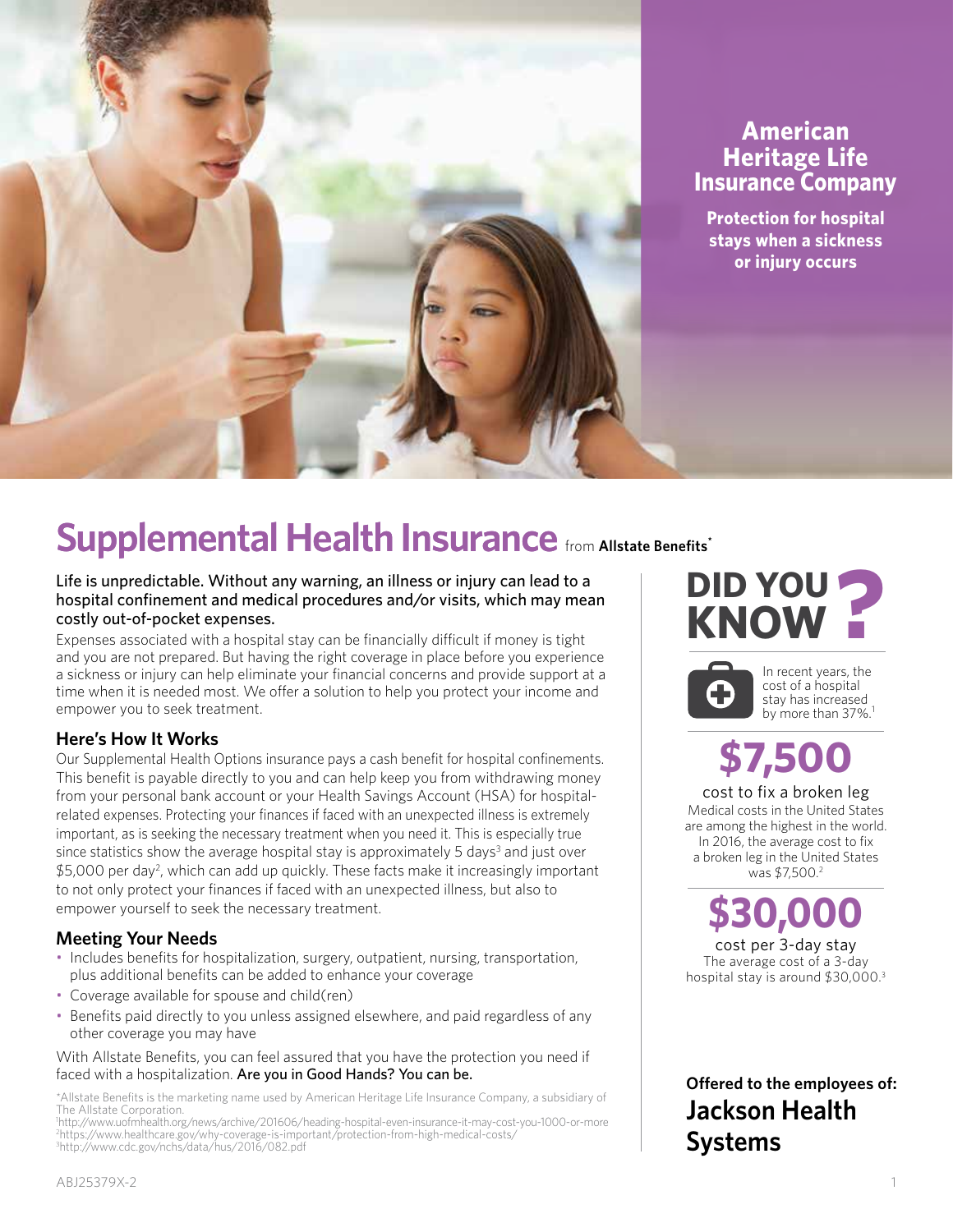# **Meet Tommy**

**Tommy's parents are like most parents; they worry about the health and well-being of their family. They know that as Tommy grows, he will become more active and may be hospitalized due to a sickness or injury. Most importantly, they worry about how they will pay for it.**

**Here is what weighs heavily on their minds:**

- Major medical only pays a portion of the expenses associated with hospital stays
- They have copays they are responsible for until they meet their deductible
- If they miss work due to Tommy having a hospital stay, they must cover their bills, rent/mortgage, groceries and education expenses
- If the right treatment is not available locally, they will have to travel to get the treatment he needs

Tommy's story of sickness and a hospital stay turned into a happy ending, because his parents had Supplemental Health Insurance to help with expenses.



Tommy's mother chooses benefits to help protect herself and her family members, should they suffer an illness or injury that requires a hospital stay.





Tommy was sick and vomiting, had a loss of appetite and a fever, and complained about a pain in his side. He was also unable to get out of bed.

#### Here's Tommy's treatment path:

- Taken by ambulance to the emergency room
- Examined by a physician
- Multiple tests were performed
- Admitted for a two-day hospital stay
- Underwent emergency appendectomy surgery
- Visited by his doctor and released
- Recovered from surgery in 5 weeks
- Seen by the doctor during a follow-up visit

Tommy's mother went online after Tommy's hospital stay to file a claim. The cash benefits were direct deposited into her bank account.

Tommy is fully recovered and back to normal.



Tommy's hospital stay claim paid cash benefits for the following:

#### Ambulance

| Initial Hospitalization          |
|----------------------------------|
| Daily Hospital Confinement       |
| Surgery                          |
| Anesthesia                       |
| Inpatient Physician's Treatment  |
| Outpatient Physician's Treatment |

For a listing of benefits and benefit amounts, see the rate insert.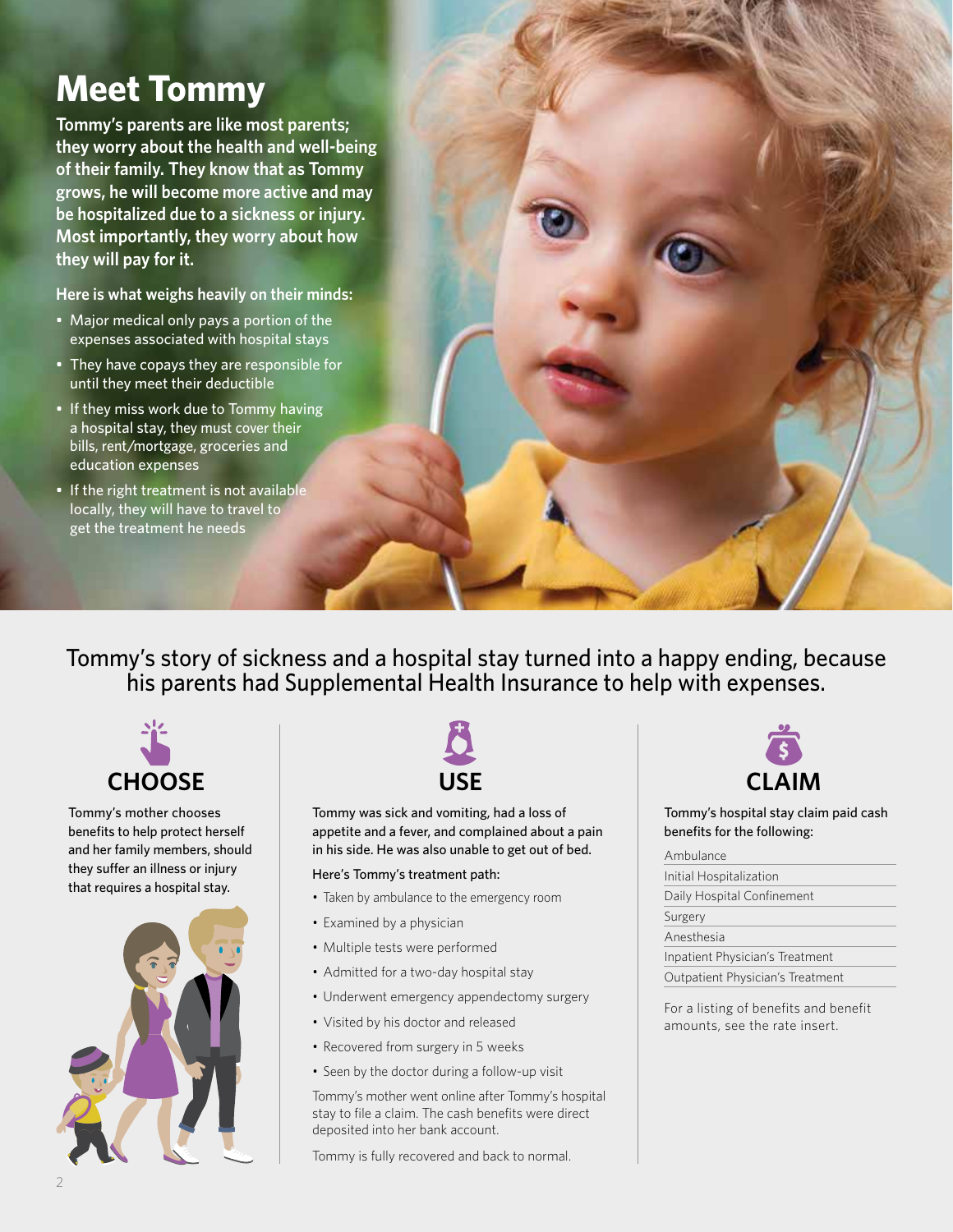#### **Using your cash benefits**

Cash benefits provide you with options, because you decide how to use them.

### Finances

Can help protect HSAs, savings, retirement plans and 401(k)s

from being depleted. Travel

Can help pay for expenses while receiving treatment in another city.



#### Home

Can help pay the mortgage, continue rental payments, or perform needed home repairs for after care.



#### Expenses

Can help pay your family's living expenses such as bills, electricity, and gas.



#### **MyBenefits: 24/7 Access allstatebenefits.com/mybenefits**

An easy-to-use website that offers 24/7 access to important information about your benefits. Plus, you can submit and check your claims (including claim history), request your cash benefit to be direct deposited, make changes to personal information, and more.

#### **Dependent Eligibility**

Coverage may include you, your spouse and children.

### **Benefits**

#### **HOSPITALIZATION BENEFITS**

Initial Hospitalization Confinement - once per continuous confinement per covered person, per coverage year. Not paid for normal pregnancy or complications of pregnancy, or for a newborn child's initial confinement after birth. A newborn child's initial hospitalization includes any transfers to another hospital before the child is discharged home

Daily Hospital Confinement - up to 180 days per continuous confinement. Not paid for a newborn child's routine nursing or well-baby care during the initial hospital confinement

Hospital Intensive Care - up to 60 days per continuous confinement. Pays in addition to the Daily Hospital Confinement benefit

#### **SURGERY BENEFITS**

**Surgery -** for surgery performed in a hospital or ambulatory surgical center. Amount paid depends on type of surgery. Two or more surgeries performed at the same time through one incision are considered one surgery. Payable once per day per covered person

Anesthesia - 25% of the Surgery benefit

Inpatient Physician's Treatment - for physician services (other than a surgeon) when hospital confined. Payable once per day per covered person and for the number of days the Daily Hospital Confinement Benefit is payable

#### **OUTPATIENT BENEFITS**

Outpatient Emergency Accident - medical or surgical treatment received in an emergency treatment center. Payable once per day up to 2 days per person per coverage year

**Outpatient Physician's Treatment** - physician treatment received outside a hospital for any cause. Payable once per day per covered person. Maximum of: 5 days per covered person, per coverage year; 10 days per coverage year if Employee + Spouse or Employee + Child(ren) coverage; 15 days per coverage year if Family coverage

At Home Nursing - pays a benefit for nursing care authorized by the attending physician, within 60 days after hospital confinement. Pays once per day for up to 30 days

Ambulance - transportation by ground or air to a hospital or emergency treatment center by a licensed or hospital-owned ambulance. Payable up to a maximum number of 3 days per person per coverage year

Non-Local Transportation - first day of confinement for treatment in a non-local hospital 100 miles or more away from home. Payable once for each confinement, up to 3 days per person per coverage year

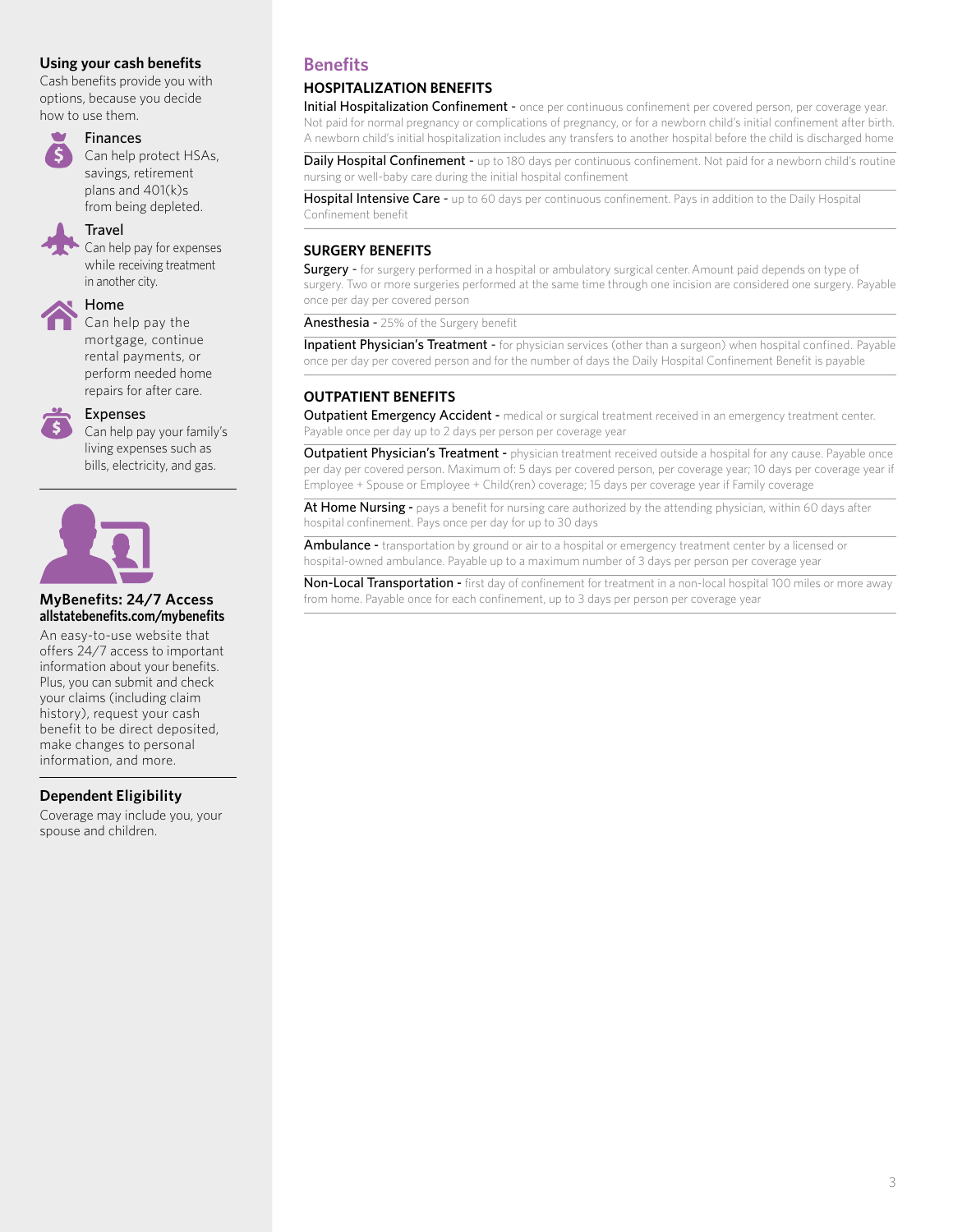#### **CERTIFICATE SPECIFICATIONS**

#### **Fligibility**

Coverage may include you, your spouse and children.

#### Termination of Coverage

Coverage under the policy ends on the date the policy is canceled; the last day premium payments were made; the last day of active employment, except as provided under the Temporary Layoff, Leave of Absence or Family Medical Leave of Absence provision; or the date you or your class is no longer eligible.

Spouse coverage ends upon valid decree of divorce or your death. Coverage for children ends when the child reaches age 26, unless he or she continues to meet the requirements of an eligible dependent.

### **LIMITATIONS AND EXCLUSIONS**

#### Pre-Existing Condition

We do not pay benefits due to a pre-existing condition if the loss occurs during the first 12 months of coverage. A pre-existing condition is a disease or physical condition for which symptoms existed within the 12-month period prior to the effective date, or medical advice or treatment was recommended or received from a member of the medical profession within a 12-month period prior to the effective date. A pre-existing condition can exist even though a diagnosis has not yet been made.

#### Limitations and Exclusions

Benefits are not paid for: injury or sickness occurring before the effective date; any act of war or participation in a riot, insurrection or rebellion; suicide or attempted suicide; injury sustained while under the influence of alcohol or narcotics, unless taken on the advice of a physician; participation in aeronautics unless a fare-paying passenger on a licensed common-carrier aircraft; committing or attempting an assault or felony; cosmetic dental or plastic surgery, except when required to correct a disorder; alcoholism, drug addiction, or dependence upon any controlled substance; mental or nervous disorders; self-inflicted injuries; newborn child's nursing or routine well-baby care during initial hospital confinement; childbirth within the first 10 months of the effective date (complications of pregnancy are covered the same as sickness); hospitalization beginning before the effective date; reversal of tubal ligation or vasectomy; artificial insemination, in vitro fertilization, and test tube fertilization (including testing, medications and doctor services), unless required by law; routine eye exams or fittings; hearing aids or fittings; dental exams and care unless from an accident; or driving in any organized or scheduled race or speed test or testing any vehicle on any racetrack or speedway.

#### Hospital Intensive Care Benefit Exclusions

We do not pay any benefits under the hospital intensive-care unit benefit for confinement in any care unit that does not qualify as a hospital intensive-care unit. Progressive care, sub-acute intensive care, intermediate care or step-down units, private rooms with monitoring or any other lesser care treatment units do not qualify.

This brochure is for use in enrollments sitused in FL and is incomplete without the accompanying rate insert.

Rev. 9/19. This material is valid as long as information remains current, but in no event later than September 15, 2022. Group Supplemental Health benefits are provided under policy form GVSP1, or state variations thereof.

The coverage provided is limited benefit supplemental health insurance. The policy is not a Medicare Supplement Policy. If eligible for Medicare, review Medicare Supplement Buyer's Guide available from Allstate Benefits. There may be instances when a law requires that benefits under this coverage be paid to a third party rather than to you. If you or a dependent have coverage under Medicare, Medicaid, or a state variation, please refer to your health insurance documents to confirm whether assignments or liens may apply.

This is a brief overview of the benefits available under the group policy underwritten by American Heritage Life Insurance Company (Home Office, Jacksonville, FL). Details of the coverage, including exclusions and other limitations are included in the certificates issued. For additional information, you may contact your Allstate Benefits Representative.

The coverage does not constitute comprehensive health insurance coverage (often referred to as "major medical coverage") and does not satisfy the requirement of minimum essential coverage under the Affordable Care Act.



Allstate Benefits is the marketing name used by American Heritage Life Insurance Company, a subsidiary of The Allstate Corporation. ©2019 Allstate Insurance Company. www.allstate.com or allstatebenefits.com